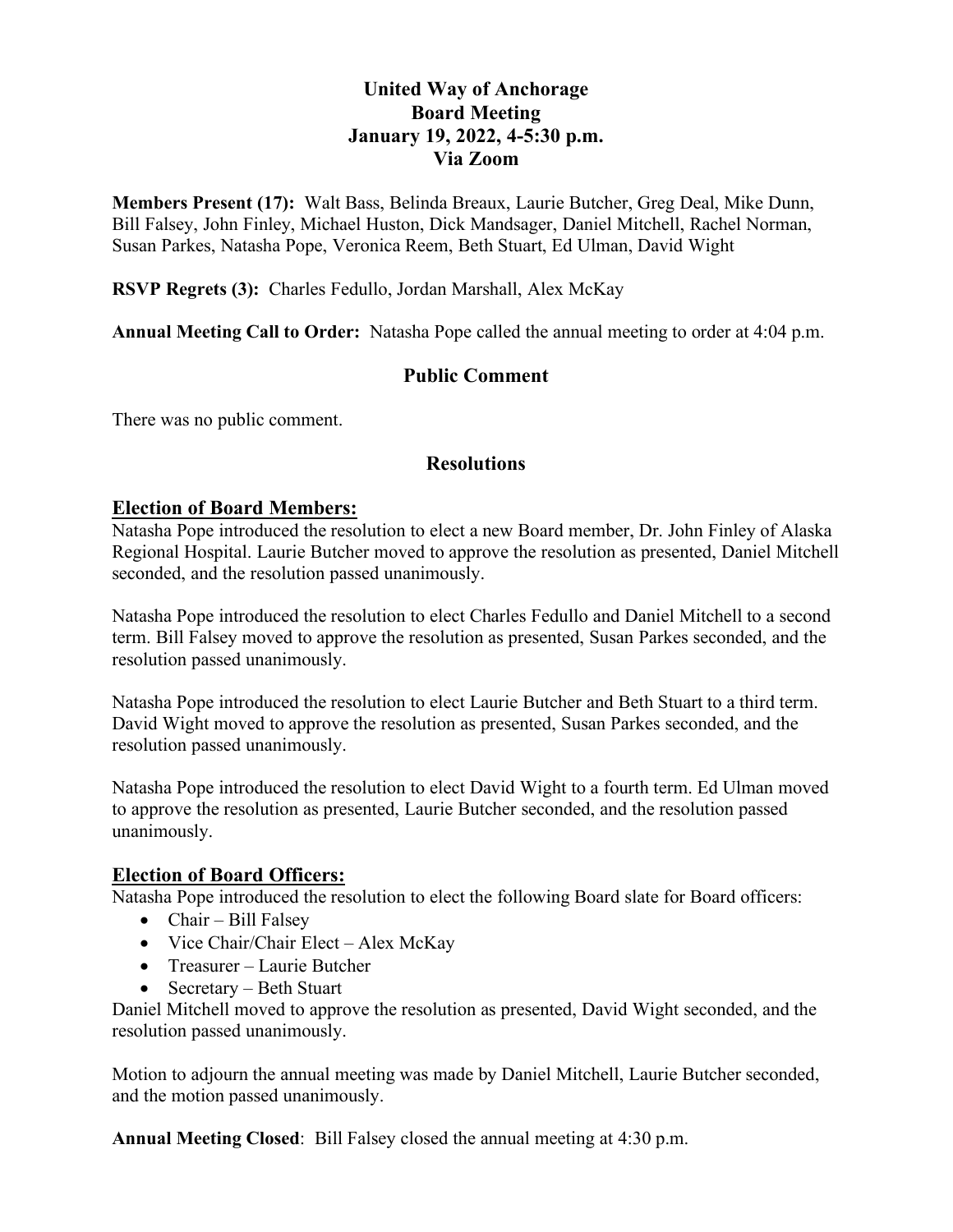**January Board Meeting Call to Order:** Bill Falsey called the meeting to order at 4:30 p.m.

## **CONSENT AGENDA**

Susan Parkes moved to accept the consent agenda (December 1, 2021 meeting minutes and July– November 2021 financials), Beth Stuart seconded, and the motion passed unanimously.

## **AGENDA ITEMS**

## **Executive Committee Report:**

Bill Falsey shared that this is a period of interesting transition for the organization, with relatively new CEO, additional work being done on financial systems, and big strategic planning underway. Kudos to:

- Natasha Pope and FNBA: As the ECC for FNBA, Natasha took on the monumental task of converting FNBA's campaign from paper pledge forms to ePledge. Along with revamping the campaign after a year's hiatus, Natasha was able to help answer employee questions and direct everyone through ePledge to a successful campaign.
- Ed Ulman and Alaska Public Media: Alaska Public Media rejoined working with UWA this year. The new Coordinator Faina Kronos not only took on the new position within Alaska Public Media but as the Employee Campaign Coordinator working with UWA as well.
- Laurie Butcher and Alaska Communications: Despite facing another year of working a hybrid work from home and in the office schedule, Alaska Communications was able to get a great participation rate from employees and closed out their campaign with \$56,945.16 in combined pledges and corporate gift. We so appreciate their continued partnership with UWA.
- All the Board members who attended the First Alaskans Institute equity training December 8-9.
- All the Board members who participated in Lindsay Hill conversation on equity, diversity, and inclusion on December 15. Lindsay's presentation is now available on YouTube: Equity, Diversity, and Inclusion: A Conversation with Threshold Philanthropy [Co-CEO Lindsay Hill - YouTube](https://www.youtube.com/watch?v=GQm669HjXk0)
- Veronica Reem for attending UWA staff holiday party.
- Finance and Executive Committee members for the extraordinary work supporting UWA's fiscal action plan development and implementation.
- Strategic Planning Core Team for their continuous work and guidance: Alex McKay, Belinda Breaux, Walt Bass.
- Campaign Cabinet for their great work: Walt Bass, Mike Huston, Daniel Mitchell, Ed Ulman.

UWA will be sharing a document for Board's review to prepare for the strategic planning work session to be held in February. It will include a summary of findings on community needs and stakeholder input on five transformational goals. The February work session will provide opportunities for the Board to have conversations on:

- 1. What are your thoughts and reactions to the findings from stakeholder input?
- 2. What is needed to address disparities identified in the quantitative data and stakeholder input and build equity in Anchorage?
- 3. Of the community priorities identified, which are UWA best suited to address and focus on?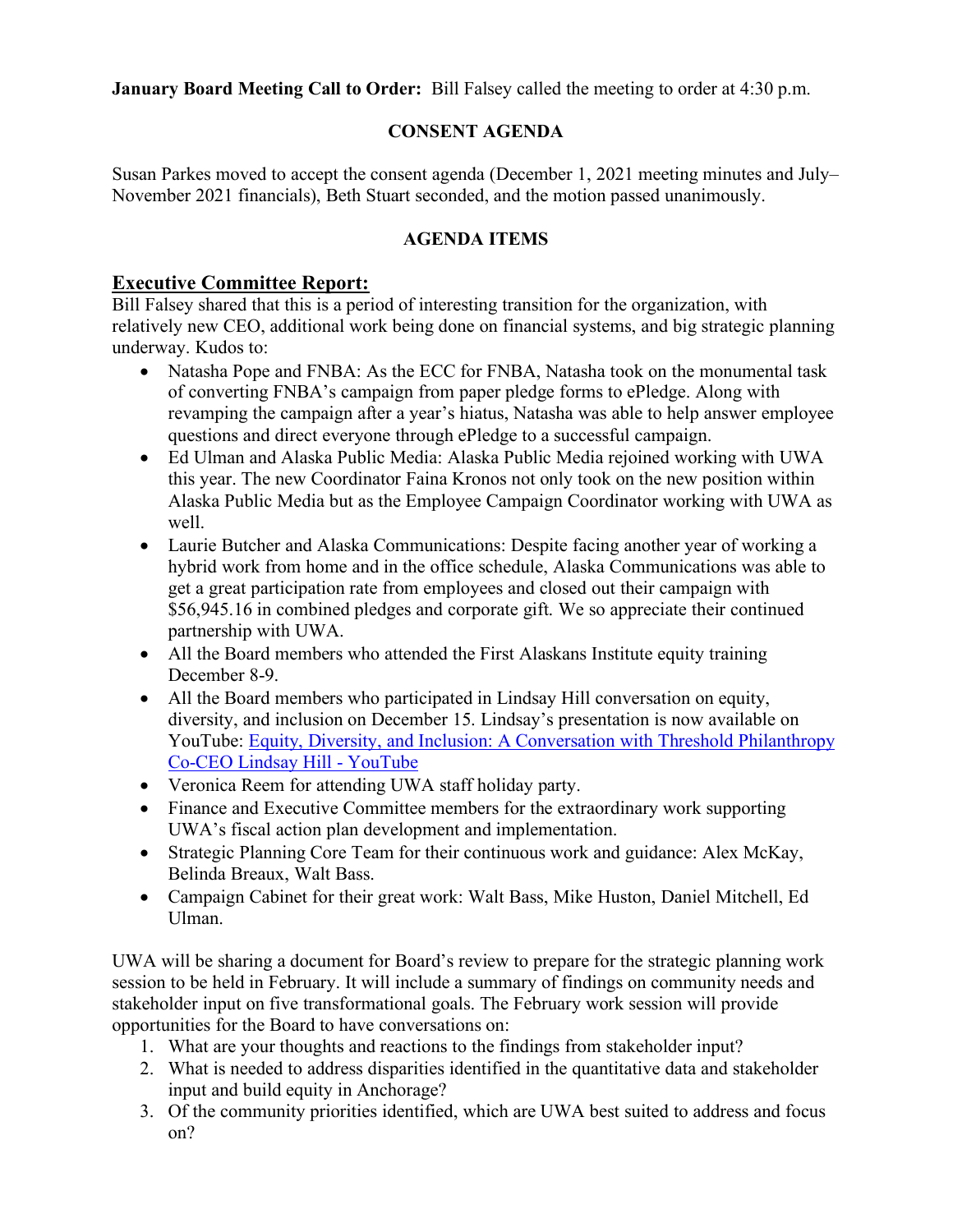4. Which functions are most important for UWA to provide?

Based on the results of this work session, UWA will prepare a draft strategic plan for the Board to review and revise. A working draft will be provided to the Board by mid-February. In March, UWA will convene a second work session to cover the following:

- 1. Review and revise draft vision, mission and values
- 2. Review and revise core functions
- 3. Review and revise goal statements and priorities

Please review the strategic plan document prior to the February work session.

#### **Finance Committee Report:**

Laurie Butcher reported that multiple months of financials are in the meeting packet for the Board to review. Financial statements are cumulative in nature; in November statement, cash and working capital are still very strong, campaign has started to come in, and ratios are positive. UWA management is working hard to remain focused on following the action plan and getting financials together. Aminata Taylor has resigned her position as CFO due to family matters but will be working part time through March. Clark Halvorson is very focused on recruiting for this position. The Committee conducted finance department assessment, and management came back with an action plan that includes a high-level view as well as day-to-day tasks. UWA has already put together additional resources to keep things moving, so the Board will continue seeing monthly financials on a regular basis.

Clark Halvorson shared that UWA has a completely new fiscal team; with that team, they do amazing work. The Finance Committee does amazing work as well. Action plan information is evolving and now includes the CFO position recruitment. UWA will be taking this information and putting it in the performance management tool and will share it with the Board as soon as it gets created.

### **President's Report:**

Clark Halvorson thanked the Executive Committee for their support during the past year; the consistency that the Committee brought was so impactful during this challenging time. Natasha Pope will stay on as past Chair, and that provides some continuity as well.

Covid continues to be a real challenge; this year has required a lot of reporting on covid funding, and it continues to be a strain for UWA, but the fiscal team is keeping up. UWA continues to be an organization that works remotely for the most part. UWA has started staff trainings on stress and resiliency; as a team, we are looking how we can support work-life balance from a management standpoint. Covid is also having an impact on some of the key events – we are putting off Walk for Warmth, as well as Cradle to Career and 90 by 2020 celebration; strategic planning sessions won't be in person as well.

The great news is that campaign is doing very well – projected goal revenue was \$4.2M, and we are currently at about \$3.9M. UWA is confident it is going to exceed the projected goal. UWA has been fortunate to have an amazing Campaign Cabinet, chaired by John Sims, leading this effort. SHARE campaign had a renewed life, with Rasmuson Foundation match in place. UWA worked with the new Mayor and the Municipality to run public campaign. TOC Committee, chaired by Joe Everhart, has done an amazing work, with about \$1.1M raised to date, and the numbers are looking really positive.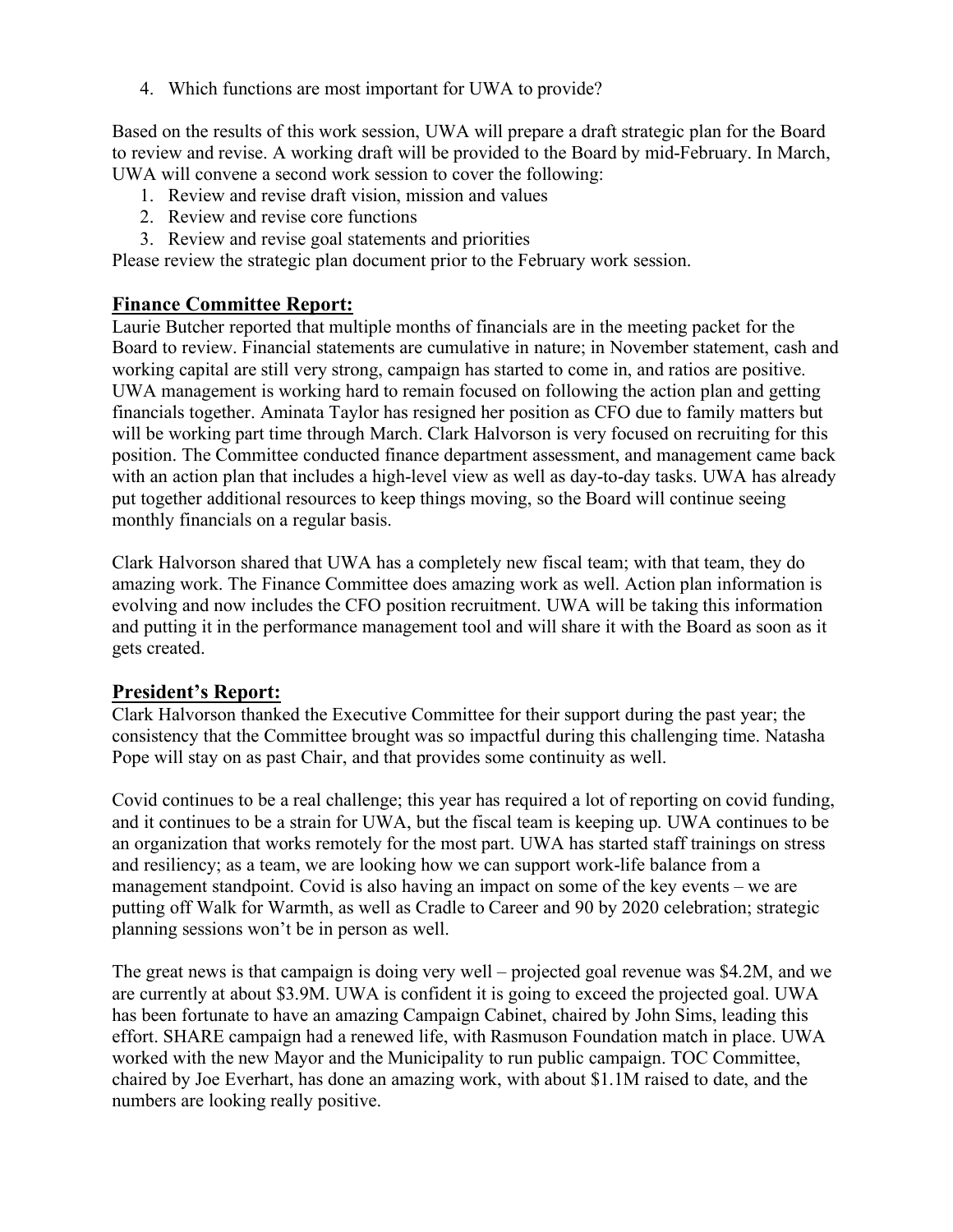A few more things UWA is doing from a management perspective include holding a training for UWA leadership team to discuss, among other things, how we build our skill set to support remote work. UWA is also working with the entire team with Arbinger Institute on understanding what our community goals and aspirations are, and how we become an even stronger team to support those goals.

UWA has been rent free for a long time, and this November will be the end of a two-year lease at the current location. UWA has been working on an option to co-locate with 2-1-1 and have some other nonprofits there as well to partner. It will be a great opportunity for UWA, and we are already talking with some nonprofit partners as well as the Municipality; this will allow us to put more dollars into community due to low rent.

In the meeting packet, there are project updates on the Restaurant and Hunger Relief program, ACA Navigator grant, and Home for Good. UWA will continue using these performance management tools to keep the Board updated.

In the packet, there is also a whitepaper on community fund investments that looks at UWA's current process, continuation funding. Over the pasts 10 years, UWA has been working with historic partners who demonstrated favorable community outcomes. The purpose of the funding was around maintaining ongoing programs; currently, UWA is funding 54 programs through 33 local agencies. These funds have always been tied to campaign. The hope for today's Board discussion is to address the following questions:

- 1. Does UWA's current continuation funding strategy serve to provide foundational partners ongoing fiscal support to participate in goal-based initiatives?
- 2. Is the lack of opportunity to have new partners funded outweighing the benefit of supporting ongoing historical partners, and is there an equity challenge?
- 3. How do we best set the investment level to be made in grant funding to partner organizations?
- 4. How do we best integrate consumer/community voice into investment design and delivery?

# **Board Discussion on Community Investment Funding:**

Following the breakout groups discussion, the Board members shared the highlights of the conversations: public perception is of utter importance; wouldn't want the change to impact the number of donors during workplace campaign; hold back a percent of available funds for innovation; good time to revisit this (strategic plan rollout). With the new strategic plan, this will be a time to make some changes so that partner investments can best support the new goals/strategic focus. The current group of partners may not be the right investment portfolio once a new strategic path is clarified; this may be especially true in regards to equity focus. Currently, there is not an entry path for new organizations.

At the same time, there is some hesitancy to discontinue supporting current partners. One of the tactics proposed is taking a portion of the allocation amount and creating a new "Opportunity Fund" to invest in new partners; the Board suggested a 90/10 split or some variation of that, and perhaps a 3-year funding commitment as opposed to year-to-year. Regarding consumer/community engagement in the process, the Board recalled that several years ago, volunteers would go out for site visits to review the agencies, but that was quite laborious and time consuming.